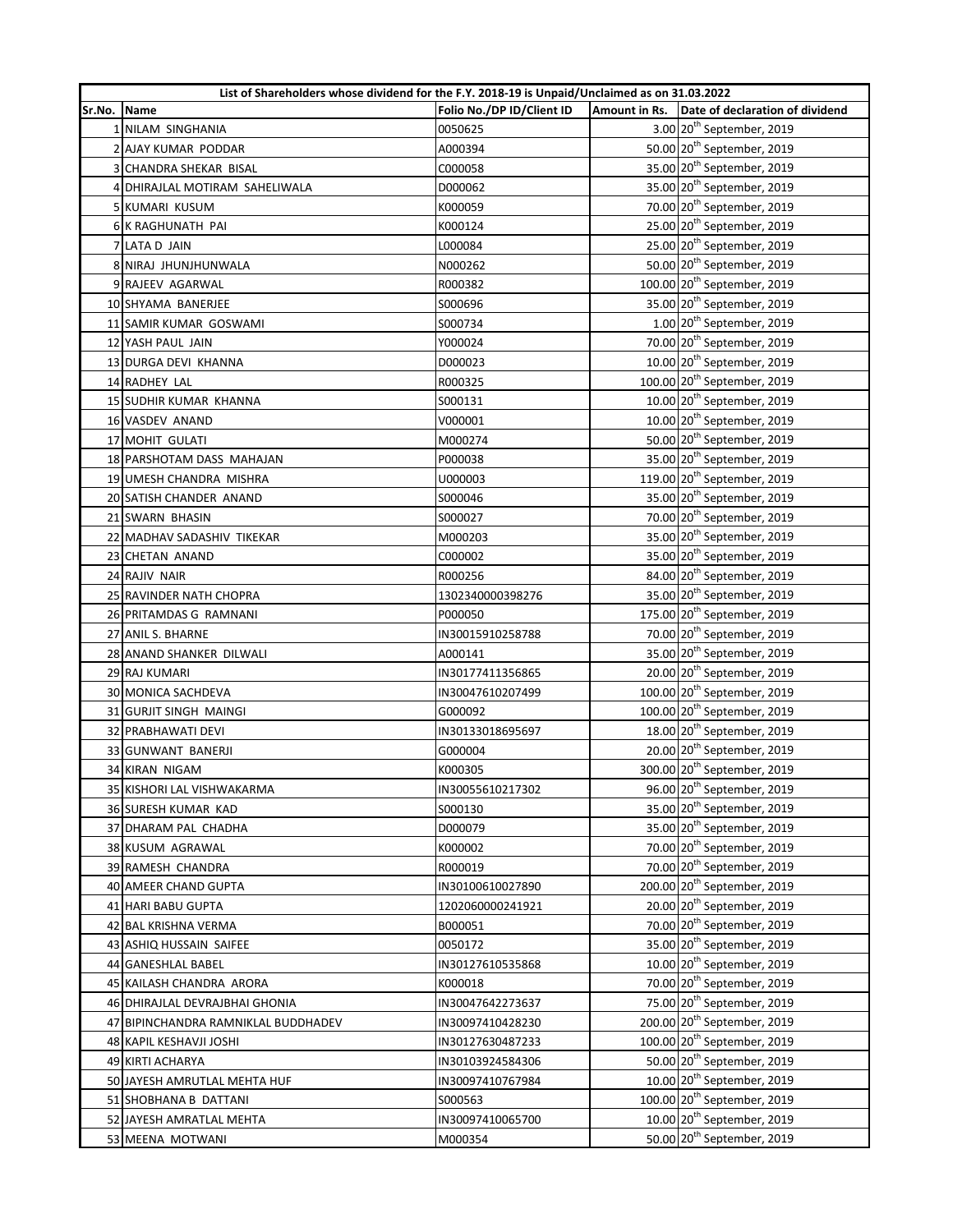|        | List of Shareholders whose dividend for the F.Y. 2018-19 is Unpaid/Unclaimed as on 31.03.2022 |                           |  |                                               |  |
|--------|-----------------------------------------------------------------------------------------------|---------------------------|--|-----------------------------------------------|--|
| Sr.No. | Name                                                                                          | Folio No./DP ID/Client ID |  | Amount in Rs. Date of declaration of dividend |  |
|        | 54 PRAVINA NARSINHBHAI KOTADIA                                                                | 1201800000046806          |  | 100.00 20 <sup>th</sup> September, 2019       |  |
|        | 55 DIPAKKUMAR KANTILAL MODI                                                                   | D000260                   |  | 25.00 20 <sup>th</sup> September, 2019        |  |
|        | 56 KANTILAL BAPALAL MODI                                                                      | K000013                   |  | 22.00 20 <sup>th</sup> September, 2019        |  |
|        | 57 DAKSHESH BHASKARRAY VYAS                                                                   | D000229                   |  | 50.00 20 <sup>th</sup> September, 2019        |  |
|        | 58 YAKUB MOBIN BHAM                                                                           | Y000031                   |  | 100.00 20 <sup>th</sup> September, 2019       |  |
|        | 59 ANILBHAI HASMUKHBHAI PATEL                                                                 | 1201090000348533          |  | 150.00 20 <sup>th</sup> September, 2019       |  |
|        | 60 VANRAJBHAI N MALVI                                                                         | V001008                   |  | 90.00 20 <sup>th</sup> September, 2019        |  |
|        | 61 ALIASGHER ABDULLAH HAIDERMOTA                                                              | A000295                   |  | 35.00 20 <sup>th</sup> September, 2019        |  |
|        | 62 NILESHKUMAR CHHITUBHAI PATEL                                                               | 1201090000768112          |  | 100.00 20 <sup>th</sup> September, 2019       |  |
|        | 63 BHARTI NATVERLAL DESAI                                                                     | B000058                   |  | 70.00 20 <sup>th</sup> September, 2019        |  |
|        | 64 AMITA DHIRUBHAI DESAI                                                                      | A000035                   |  | 20.00 20 <sup>th</sup> September, 2019        |  |
|        | 65 VIRMATI KRISHANLAL DESAI                                                                   | V000043                   |  | 25.00 20 <sup>th</sup> September, 2019        |  |
|        | 66 HOMI RUSTOMJI LAKDAWALA                                                                    | H000061                   |  | 70.00 20 <sup>th</sup> September, 2019        |  |
|        | 67 ANTHONY DCUNHA                                                                             | A000034                   |  | 35.00 20 <sup>th</sup> September, 2019        |  |
|        | 68 DEEPAK AMRUTLAL SHAH                                                                       | D000151                   |  | 12.00 20 <sup>th</sup> September, 2019        |  |
|        | 69 GANPAT MADHAVRAO TALPADE                                                                   | G000052                   |  | 395.00 20 <sup>th</sup> September, 2019       |  |
|        | 70 GANPAT MADHAVRAO TALPADE                                                                   | G000053                   |  | 10.00 20 <sup>th</sup> September, 2019        |  |
|        | 71 KANTILAL KHIMRAJ NAHATA                                                                    | K000223                   |  | 20.00 20 <sup>th</sup> September, 2019        |  |
|        | 72 LAWRENCE SANTANA DIAS                                                                      | L000035                   |  | 35.00 20 <sup>th</sup> September, 2019        |  |
|        | 73 AISHA DAWOOD LOCKHAT                                                                       | A000037                   |  | 10.00 20 <sup>th</sup> September, 2019        |  |
|        | 74 ABDULLAH DAWOOD LOCKHAT                                                                    | A000039                   |  | 20.00 20 <sup>th</sup> September, 2019        |  |
|        | 75 KUNJUR GANESHA SHENOY                                                                      | K000046                   |  | 35.00 20 <sup>th</sup> September, 2019        |  |
|        | 76 NIRAJ JHUNJHUNWALA                                                                         | N000242                   |  | 100.00 20 <sup>th</sup> September, 2019       |  |
|        | 77 SARA MOHAMEDBHOY SHAIKHALI                                                                 | S000576                   |  | 7.00 $20^{th}$ September, 2019                |  |
|        | 78 ROSHAN ARDESHIR BHARUCHA                                                                   | R000308                   |  | 70.00 20 <sup>th</sup> September, 2019        |  |
|        | 79 SIDNEY PINTO                                                                               | 0010015                   |  | 200.00 20 <sup>th</sup> September, 2019       |  |
|        | 80 HOSANG ERUVHSHAH ENGINEER                                                                  | H000015                   |  | 35.00 20 <sup>th</sup> September, 2019        |  |
|        | 81 PIROJA ERUCHSHAH ENGINEER                                                                  | P000041                   |  | 12.00 20 <sup>th</sup> September, 2019        |  |
|        | 82 AKHIL KISHORLAL MARFATIA                                                                   | A000063                   |  | 70.00 20 <sup>th</sup> September, 2019        |  |
|        | 83 ANJALI NANGIA                                                                              | A000169                   |  | 70.00 20 <sup>th</sup> September, 2019        |  |
|        | 84 KANCHANBEN PARIKH                                                                          | K000099                   |  | 70.00 20 <sup>th</sup> September, 2019        |  |
|        | 85 PRASHANT KANAKCHANDRA ZAVERI                                                               | P000080                   |  | 7.00 20 <sup>th</sup> September, 2019         |  |
|        | 86 RAMANLAL RAICHAND SHAH                                                                     | R000116                   |  | $1.00$ $20th$ September, 2019                 |  |
|        | 87 YASMEEN R MAMA                                                                             | Y000034                   |  | 100.00 20 <sup>th</sup> September, 2019       |  |
|        | 88 FARAMROZE SHAPURJI DARASHA                                                                 | F000008                   |  | 20.00 20 <sup>th</sup> September, 2019        |  |
|        | 89 GOURISHANKAR RAMCHANDRA KULKARNI                                                           | G000070                   |  | 35.00 20 <sup>th</sup> September, 2019        |  |
|        | 90 JYOTSNABEN DAMANIA                                                                         | J000178                   |  | $1.00$ $20th$ September, 2019                 |  |
|        | 91 VISHWANATH MANGESH RANGNEKAR                                                               | V000055                   |  | 84.00 20 <sup>th</sup> September, 2019        |  |
|        | 92 PRANJIVANDAS G DAMANIA                                                                     | P000273                   |  | $1.00$ 20 <sup>th</sup> September, 2019       |  |
|        | 93 SASHIKANT JAIKISAN PANCHAL                                                                 | 0050672                   |  | 70.00 20 <sup>th</sup> September, 2019        |  |
|        | 94 DINYAR FARDOONJI BHAGAT                                                                    | D000030                   |  | 35.00 20 <sup>th</sup> September, 2019        |  |
|        | 95 FALI MANECKJI TUREL                                                                        | F000003                   |  | 84.00 20 <sup>th</sup> September, 2019        |  |
|        | 96 LACHMIBAI KHANCHAND HARDASANI                                                              | L000015                   |  | 110.00 20 <sup>th</sup> September, 2019       |  |
|        | 97 MANGESH SHALIGRAM PATHARE                                                                  | M000195                   |  | 35.00 20 <sup>th</sup> September, 2019        |  |
|        | 98 SHARAD. RAMCHANDRA KOLHATKAR                                                               | S000742                   |  | 35.00 20 <sup>th</sup> September, 2019        |  |
|        | 99 AJAY SANMUKHRAM MEHTA                                                                      | A000171                   |  | 35.00 20 <sup>th</sup> September, 2019        |  |
|        | 100 INDIRA NANIKRAM BHARVANI                                                                  | 1000014                   |  | 50.00 20 <sup>th</sup> September, 2019        |  |
|        | 101 BHAGUBHAI AMTHALAL GANDHI                                                                 | B000005                   |  | 4.00 20 <sup>th</sup> September, 2019         |  |
|        | 102 P K VISWANATHAN                                                                           | P000220                   |  | 50.00 20 <sup>th</sup> September, 2019        |  |
|        | 103 RAAMDEO AGRAWAL                                                                           | R000226                   |  | 20.00 20 <sup>th</sup> September, 2019        |  |
|        | 104 SHREEKANT VASANTLAL MEHTA                                                                 | S000304                   |  | 200.00 20 <sup>th</sup> September, 2019       |  |
|        | 105 STATE BANK OF INDIA                                                                       | S000631                   |  | 70.00 20 <sup>th</sup> September, 2019        |  |
|        | 106 CYRUS E LALKAKA                                                                           | C000010                   |  | 25.00 20 <sup>th</sup> September, 2019        |  |
|        |                                                                                               |                           |  |                                               |  |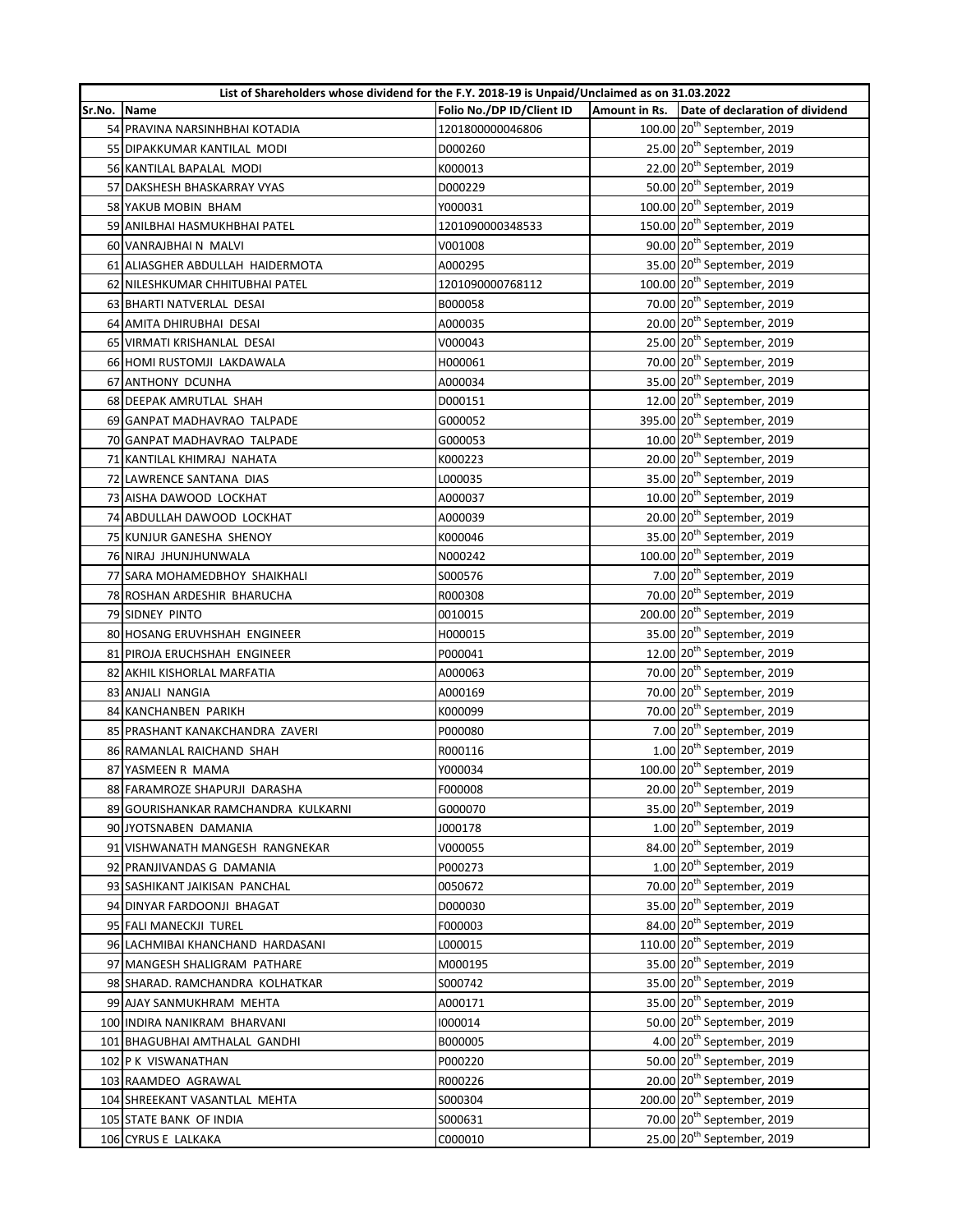|        | List of Shareholders whose dividend for the F.Y. 2018-19 is Unpaid/Unclaimed as on 31.03.2022 |                           |  |                                               |  |
|--------|-----------------------------------------------------------------------------------------------|---------------------------|--|-----------------------------------------------|--|
| Sr.No. | <b>Name</b>                                                                                   | Folio No./DP ID/Client ID |  | Amount in Rs. Date of declaration of dividend |  |
|        | 107 NASEEM YUSUF MERCHANT                                                                     | N000115                   |  | 70.00 20 <sup>th</sup> September, 2019        |  |
|        | 108 REHEMAT M CURMALLY                                                                        | R000064                   |  | 50.00 20 <sup>th</sup> September, 2019        |  |
|        | 109 VINOD VRAJLAL THAKKAR                                                                     | V000110                   |  | 700.00 20 <sup>th</sup> September, 2019       |  |
|        | 110 HITESH V SHAH                                                                             | H000183                   |  | 50.00 20 <sup>th</sup> September, 2019        |  |
|        | 111 RAVINDRA BHOLANATH ACHARYA                                                                | R000008                   |  | 20.00 20 <sup>th</sup> September, 2019        |  |
|        | 112 SUMATI PRABHAKAR JOSHI                                                                    | S000427                   |  | 20.00 20 <sup>th</sup> September, 2019        |  |
|        | 113 VASUMATI RAVINDRA DHURU                                                                   | V000073                   |  | 60.00 20 <sup>th</sup> September, 2019        |  |
|        | 114 MALATI NATVARLAL KOTHARI                                                                  | M000128                   |  | 35.00 20 <sup>th</sup> September, 2019        |  |
|        | 115 RAMESH VANDRAVAN MANIAR                                                                   | R000145                   |  | 84.00 20 <sup>th</sup> September, 2019        |  |
|        | 116 HAZEL MARIA LOBO                                                                          | H000161                   |  | 35.00 20 <sup>th</sup> September, 2019        |  |
|        | 117 NARSINH NARAYAN PATIL                                                                     | N000064                   |  | 25.00 20 <sup>th</sup> September, 2019        |  |
|        | 118 RAJENDRA PRAFULCHANDRA PAREKH                                                             | R000251                   |  | 560.00 20 <sup>th</sup> September, 2019       |  |
|        | 119 SHIVNATH KHANDERAO DESAI                                                                  | S000125                   |  | 35.00 20 <sup>th</sup> September, 2019        |  |
|        | 120 JAYSHREE KISHORE SHAH                                                                     | J000197                   |  | 200.00 20 <sup>th</sup> September, 2019       |  |
|        | 121 ANURAG RAJBAHADUR AGRAWAL                                                                 | 1203320000958803          |  | 10.00 20 <sup>th</sup> September, 2019        |  |
|        | 122 BELADI PANDURANG KAMATH                                                                   | B000071                   |  | 35.00 20 <sup>th</sup> September, 2019        |  |
|        | 123 ISHWARLAL D SHAH                                                                          | 1000029                   |  | 50.00 20 <sup>th</sup> September, 2019        |  |
|        | 124 ANAND RAMCHANDRA PRABHU                                                                   | A000178                   |  | 20.00 20 <sup>th</sup> September, 2019        |  |
|        | 125 DEEPAK DINANATH NAIK                                                                      | D000161                   |  | 70.00 20 <sup>th</sup> September, 2019        |  |
|        | 126 DEVANG PARIKH                                                                             | D000199                   |  | 100.00 20 <sup>th</sup> September, 2019       |  |
|        | 127 GORDHANDAS SARDA                                                                          | G000075                   |  | 140.00 20 <sup>th</sup> September, 2019       |  |
|        | 128 KAMINI PARIKH                                                                             | K000325                   |  | 100.00 20 <sup>th</sup> September, 2019       |  |
|        | 129 SAVITABEN SHANKARBHAI PATEL                                                               | S000279                   |  | 35.00 20 <sup>th</sup> September, 2019        |  |
|        | 130 SHEELA ANAND PRABHU                                                                       | S000316                   |  | 40.00 20 <sup>th</sup> September, 2019        |  |
|        | 131 SHEELA ANAND PRABHU                                                                       | S000328                   |  | 20.00 20 <sup>th</sup> September, 2019        |  |
|        | 132 AVELINE LOUIS GOMES                                                                       | A000074                   |  | 14.00 20 <sup>th</sup> September, 2019        |  |
|        | 133 SIMPLICIO ALMEIDA                                                                         | S000007                   |  | 35.00 20 <sup>th</sup> September, 2019        |  |
|        | 134 FRAMJI SORABJI WADIA                                                                      | F000011                   |  | 25.00 20 <sup>th</sup> September, 2019        |  |
|        | 135 ATUL TANDAN                                                                               | A000208                   |  | 100.00 20 <sup>th</sup> September, 2019       |  |
|        | 136 LAXMAN DNYANDEO SAWANT                                                                    | L000005                   |  | 70.00 20 <sup>th</sup> September, 2019        |  |
|        | 137 MANGALA P GANDHI                                                                          | 0050125                   |  | 20.00 20 <sup>th</sup> September, 2019        |  |
|        | 138 NARAYAN RANGNATH KESKAR                                                                   | N000078                   |  | 25.00 20 <sup>th</sup> September, 2019        |  |
|        | 139 Nandini Mehta                                                                             | IN30009510433076          |  | 70.00 20 <sup>th</sup> September, 2019        |  |
|        | 140 Nandini Mehta                                                                             | IN30009510444634          |  | 140.00 20 <sup>th</sup> September, 2019       |  |
|        | 141 LATIKA CHINTAMANI CHAUBAL                                                                 | L000003                   |  | 35.00 20 <sup>th</sup> September, 2019        |  |
|        | 142 KUMBLA RAMACHANDRA BHAKTA                                                                 | K000112                   |  | 35.00 20 <sup>th</sup> September, 2019        |  |
|        | 143 VIMAL SHAH                                                                                | V000230                   |  | 50.00 20 <sup>th</sup> September, 2019        |  |
|        | 144 SAROJ MADHUKANT BHUKHANVALA                                                               | S000609                   |  | 300.00 20 <sup>th</sup> September, 2019       |  |
|        | 145 FRANCIS DSOUZA                                                                            | F000001                   |  | 70.00 20 <sup>th</sup> September, 2019        |  |
|        | 146 JAYESH J NAIR                                                                             | J000190                   |  | 50.00 20 <sup>th</sup> September, 2019        |  |
|        | 147 PANACHAND LADHABHAI MARU                                                                  | P000084                   |  | 35.00 20 <sup>th</sup> September, 2019        |  |
|        | 148 SHANTABAI YASHWANT ANGLE                                                                  | S000327                   |  | 40.00 20 <sup>th</sup> September, 2019        |  |
|        | 149 CORDEIRO PHILOMENA SOUZA                                                                  | C000046                   |  | 70.00 20 <sup>th</sup> September, 2019        |  |
|        | 150 VESTA IVES                                                                                | V000030                   |  | 35.00 20 <sup>th</sup> September, 2019        |  |
|        | 151 SUDHA ACHYUT NAGARKAR                                                                     | S000014                   |  | 35.00 20 <sup>th</sup> September, 2019        |  |
|        | 152 VASANTI VASANT CHITALE                                                                    | V000099                   |  | 112.00 20 <sup>th</sup> September, 2019       |  |
|        | 153 HEMANTI SURESH KULKARNI                                                                   | H000069                   |  | 35.00 20 <sup>th</sup> September, 2019        |  |
|        | 154 RAVINDRA SOMNATH NANGARE                                                                  | IN30177411157187          |  | 30.00 20 <sup>th</sup> September, 2019        |  |
|        | 155 TILOKCHAND HARAKCHAND BEDMUTHA                                                            | T000006                   |  | 47.00 20 <sup>th</sup> September, 2019        |  |
|        | 156 VIJAY RATANCHAND SHAH                                                                     | V000081                   |  | 35.00 20 <sup>th</sup> September, 2019        |  |
|        | 157 ANGELA ALBERT AMANNA                                                                      | A000004                   |  | 35.00 20 <sup>th</sup> September, 2019        |  |
|        | 158 INDRANI MUKHERJEE                                                                         | 1000039                   |  | $1.00$ $20th$ September, 2019                 |  |
|        | 159 RAVINDRA MANHAR MOHON                                                                     | R000070                   |  | $1.00$ $20th$ September, 2019                 |  |
|        |                                                                                               |                           |  |                                               |  |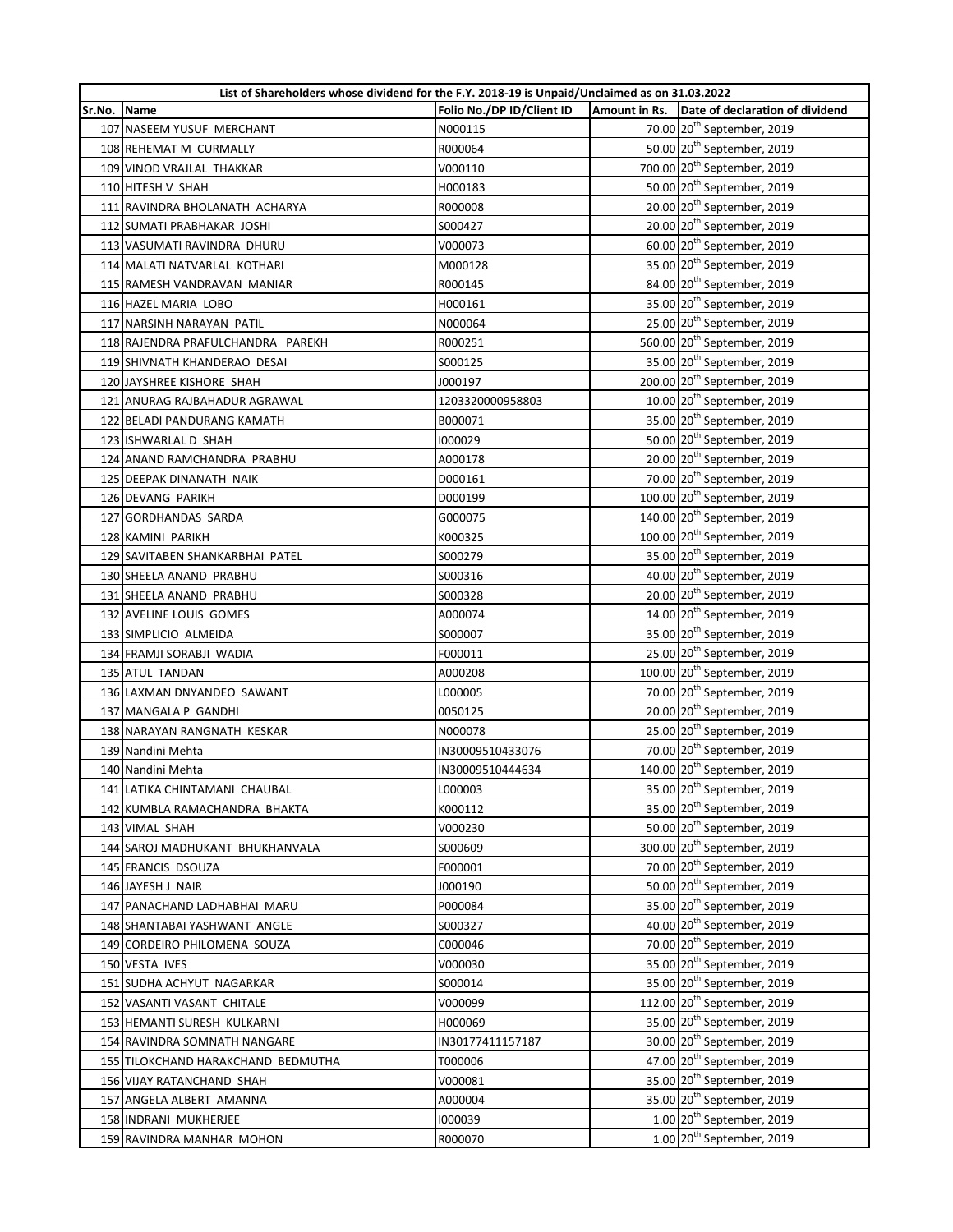|        | List of Shareholders whose dividend for the F.Y. 2018-19 is Unpaid/Unclaimed as on 31.03.2022 |                           |  |                                               |  |
|--------|-----------------------------------------------------------------------------------------------|---------------------------|--|-----------------------------------------------|--|
| Sr.No. | <b>Name</b>                                                                                   | Folio No./DP ID/Client ID |  | Amount in Rs. Date of declaration of dividend |  |
|        | 160 ASHA MAHENDRA BAJPAYEE                                                                    | A000315                   |  | 50.00 20 <sup>th</sup> September, 2019        |  |
|        | 161 RAGHUNATH SHANKAR NAKHE                                                                   | R000135                   |  | 35.00 20 <sup>th</sup> September, 2019        |  |
|        | 162 GOPALDAS JAMNADAS VED                                                                     | G000036                   |  | 35.00 20 <sup>th</sup> September, 2019        |  |
|        | 163 DILIP P PATIL                                                                             | 1202000000191317          |  | 10.00 20 <sup>th</sup> September, 2019        |  |
|        | 164 PHALAK YUVARAJ GOPAL                                                                      | IN30109810427058          |  | 50.00 20 <sup>th</sup> September, 2019        |  |
|        | 165 SHRIKRISHNA BANSIDHAR JAGDHANE                                                            | IN30154915834053          |  | 25.00 20 <sup>th</sup> September, 2019        |  |
|        | 166 K S RUPAREL                                                                               | K000157                   |  | 70.00 20 <sup>th</sup> September, 2019        |  |
|        | 167 ANANT PURUSHOTTAMRAO PANDE                                                                | A000120                   |  | 35.00 20 <sup>th</sup> September, 2019        |  |
|        | 168 ATALBIHARI SANTOSHKUMAR SHARMA                                                            | 1302310000097063          |  | $1.00$ $20th$ September, 2019                 |  |
|        | 169 SUNILKUMAR MAHENDRA AGRAWAL                                                               | IN30133018110810          |  | 25.00 20 <sup>th</sup> September, 2019        |  |
|        | 170 MAHENDRA SANGHI                                                                           | M000382                   |  | 35.00 20 <sup>th</sup> September, 2019        |  |
|        | 171 PRABHAKAR BHALCHANDRA JOSHI                                                               | P000016                   |  | 35.00 20 <sup>th</sup> September, 2019        |  |
|        | 172 JAYESH KUMAR PANDYA                                                                       | J000248                   |  | 100.00 20 <sup>th</sup> September, 2019       |  |
|        | 173 AIME RUSI DAVER                                                                           | A000129                   |  | 47.00 20 <sup>th</sup> September, 2019        |  |
|        | 174 PICHUIYER NATARAJAN                                                                       | P000098                   |  | 35.00 20 <sup>th</sup> September, 2019        |  |
|        | 175 BELIDE MARKANDEYAS                                                                        | B000052                   |  | 70.00 20 <sup>th</sup> September, 2019        |  |
|        | 176 K M VASANTI                                                                               | K000269                   |  | 10.00 20 <sup>th</sup> September, 2019        |  |
|        | 177 DEVANASETTY NAGESWARA RAO                                                                 | D000072                   |  | 35.00 20 <sup>th</sup> September, 2019        |  |
|        | 178 KRUTTIVENTI PERRAJU                                                                       | K000095                   |  | 70.00 20 <sup>th</sup> September, 2019        |  |
|        | 179 KRUTTIVENTI VARA LAKSHMI                                                                  | K000181                   |  | 50.00 20 <sup>th</sup> September, 2019        |  |
|        | 180 SATYAVELU LAKSHMIPATHI                                                                    | S000150                   |  | 56.00 20 <sup>th</sup> September, 2019        |  |
|        | 181 JACOB VERGHESE                                                                            | J000109                   |  | 96.00 20 <sup>th</sup> September, 2019        |  |
|        | 182 SATYANARAYAN REDDY                                                                        | S000220                   |  | 140.00 20 <sup>th</sup> September, 2019       |  |
|        | 183 DEVENDRA MEHTA                                                                            | 0050392                   |  | 2.00 20 <sup>th</sup> September, 2019         |  |
|        | 184 K V ASHOK                                                                                 | K000271                   |  | $1.00$ $20th$ September, 2019                 |  |
|        | 185 N UPENDRA NAYAK                                                                           | N000125                   |  | 25.00 20 <sup>th</sup> September, 2019        |  |
|        | 186 B S KANAKA LAKSHMAMMA                                                                     | B000101                   |  | $1.00$ $20th$ September, 2019                 |  |
|        | 187 O V SRINIVASA BABU                                                                        | 0000011                   |  | 5.00 20 <sup>th</sup> September, 2019         |  |
|        | 188 RAMAMURTHYAIYAR SWAMINATHAN                                                               | R000127                   |  | 35.00 20 <sup>th</sup> September, 2019        |  |
|        | 189 SHANTHA                                                                                   | S000376                   |  | 5.00 20 <sup>th</sup> September, 2019         |  |
|        | 190 SHANTI LAL KOTHARI                                                                        | S000152                   |  | 7.00 20 <sup>th</sup> September, 2019         |  |
|        | 191 D S CHANDRA KANTHAMMA                                                                     | D000099                   |  | $1.00$ $20th$ September, 2019                 |  |
|        | 192 D SATHYA NARAYANA GUPTA                                                                   | D000103                   |  | $1.00$ $20th$ September, 2019                 |  |
|        | 193 N SHAMANNA REDDY                                                                          | N000087                   |  | $1.00$ $20th$ September, 2019                 |  |
|        | 194 SWARNA LATHA BRAMADEVIAH                                                                  | 0050664                   |  | 4.00 $20^{th}$ September, 2019                |  |
|        | 195 ESWARA CHANDRA VIDYA SAGAR                                                                | E000003                   |  | $1.00$ $20th$ September, 2019                 |  |
|        | 196 SHARATH CHANDRA PATEL                                                                     | S000331                   |  | 70.00 20 <sup>th</sup> September, 2019        |  |
|        | 197 V JAYANTI                                                                                 | V000032                   |  | 35.00 20 <sup>th</sup> September, 2019        |  |
|        | 198 H P SAVITHRI                                                                              | H000053                   |  | 3.00 20 <sup>th</sup> September, 2019         |  |
|        | 199 M S KRISHNA MURTHY JAHGIRDAR                                                              | M000190                   |  | 20.00 20 <sup>th</sup> September, 2019        |  |
|        | 200 M S LALITHAMMA                                                                            | M000191                   |  | 60.00 20 <sup>th</sup> September, 2019        |  |
|        | 201 K N VENKATALAKSHMAMMA                                                                     | K000093                   |  | 5.00 20 <sup>th</sup> September, 2019         |  |
|        | 202 SREENIVASA MOORTHY ANJANA                                                                 | S000166                   |  | 7.00 20 <sup>th</sup> September, 2019         |  |
|        | 203 Y V JAYA                                                                                  | Y000012                   |  | 160.00 20 <sup>th</sup> September, 2019       |  |
|        | 204 H G PHANI RAJ                                                                             | H000021                   |  | 5.00 20 <sup>th</sup> September, 2019         |  |
|        | 205 H P PAAVANASHREE                                                                          | H000159                   |  | $2.00$ $20th$ September, 2019                 |  |
|        | 206 R MEERA                                                                                   | R000059                   |  | 63.00 20 <sup>th</sup> September, 2019        |  |
|        | 207 R CHANDRA SEKARAN                                                                         | R000023                   |  | 35.00 20 <sup>th</sup> September, 2019        |  |
|        | 208 KARAMUKKIL PISHARATH KRISHNA PISHARODY                                                    | K000103                   |  | 35.00 20 <sup>th</sup> September, 2019        |  |
|        | 209 K S VEENA                                                                                 | K000201                   |  | 5.00 20 <sup>th</sup> September, 2019         |  |
|        | 210 PUSHPAT KOTHARI                                                                           | P000211                   |  | 10.00 20 <sup>th</sup> September, 2019        |  |
|        |                                                                                               |                           |  | 7.00 20 <sup>th</sup> September, 2019         |  |
|        | 211 TN SHOBHA                                                                                 | T000025                   |  |                                               |  |
|        | 212 T P GAYATHRI                                                                              | T000027                   |  | 7.00 20 <sup>th</sup> September, 2019         |  |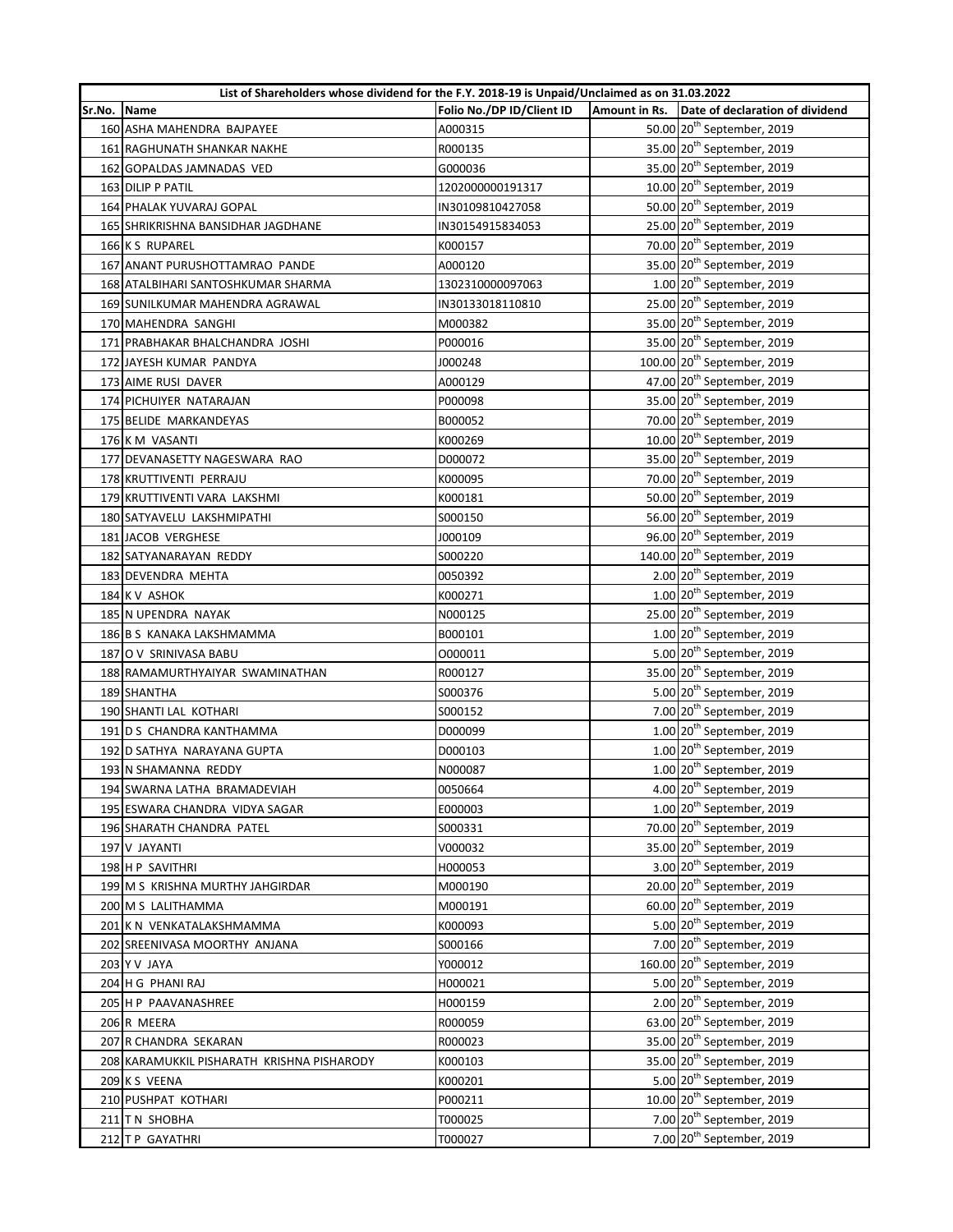|        | List of Shareholders whose dividend for the F.Y. 2018-19 is Unpaid/Unclaimed as on 31.03.2022 |                           |  |                                               |  |
|--------|-----------------------------------------------------------------------------------------------|---------------------------|--|-----------------------------------------------|--|
| Sr.No. | Name                                                                                          | Folio No./DP ID/Client ID |  | Amount in Rs. Date of declaration of dividend |  |
|        | 213 T S ANIL KUMAR                                                                            | T000035                   |  | 7.00 20 <sup>th</sup> September, 2019         |  |
|        | 214 TV NARAYANA MURTHY                                                                        | T000039                   |  | 7.00 $20^{th}$ September, 2019                |  |
|        | 215 D P DHAR CHOUDHARY                                                                        | D000130                   |  | 4.00 20 <sup>th</sup> September, 2019         |  |
|        | 216 HARIDAS K PRABHU                                                                          | H000033                   |  | 35.00 20 <sup>th</sup> September, 2019        |  |
|        | 217 K PUSHPABAI                                                                               | K000098                   |  | $1.00$ $20th$ September, 2019                 |  |
|        | 218 LV KRISHNAJI RAO                                                                          | L000042                   |  | 1.00 20 <sup>th</sup> September, 2019         |  |
|        | 219 B S PRASANNA MURTHY                                                                       | B000105                   |  | 2.00 20 <sup>th</sup> September, 2019         |  |
|        | 220 C S SRINIVASA RAO                                                                         | C000063                   |  | 14.00 20 <sup>th</sup> September, 2019        |  |
|        | 221 MAYUR M HINDUJA                                                                           | M000394                   |  | 10.00 20 <sup>th</sup> September, 2019        |  |
|        | 222 S N KRISHNA MURTHY                                                                        | S000514                   |  | 7.00 20 <sup>th</sup> September, 2019         |  |
|        | 223 KAMALA SUNDARAM                                                                           | K000135                   |  | 35.00 20 <sup>th</sup> September, 2019        |  |
|        | 224 ARCHIE MASCARENHAS                                                                        | A000083                   |  | 161.00 20 <sup>th</sup> September, 2019       |  |
|        | 225 SUSHRUTH D BELAGUR                                                                        | 0050126                   |  | 25.00 20 <sup>th</sup> September, 2019        |  |
|        | 226 UMA UMESH NALWAD                                                                          | IN30311610061308          |  | 5.00 20 <sup>th</sup> September, 2019         |  |
|        | 227 O S RAMAMOORTHY                                                                           | IN30135640027984          |  | 35.00 20 <sup>th</sup> September, 2019        |  |
|        | 228 BALEKUNDUR SRIDHAR ACHARYA                                                                | B000092                   |  | 35.00 20 <sup>th</sup> September, 2019        |  |
|        | 229 NALINI SRIDHAR ACHARYA                                                                    | N000082                   |  | 35.00 20 <sup>th</sup> September, 2019        |  |
|        | 230 THIRUPATHUR RANGANATHAM RUKMANI                                                           | T000031                   |  | 35.00 20 <sup>th</sup> September, 2019        |  |
|        | 231 VISWANATHAN                                                                               | V000162                   |  | 20.00 20 <sup>th</sup> September, 2019        |  |
|        | 232 NARAYANASWAMY GOPALAN                                                                     | N000030                   |  | 70.00 20 <sup>th</sup> September, 2019        |  |
|        | 233 SIVARAM RANGACHARI                                                                        | S000221                   |  | 70.00 20 <sup>th</sup> September, 2019        |  |
|        | 234 ALEXANDER PUTHENPURAIKAL MATHEWS                                                          | A000118                   |  | 35.00 20 <sup>th</sup> September, 2019        |  |
|        | 235 GANESAN BALASUBRAMANIAN                                                                   | G000002                   |  | 35.00 20 <sup>th</sup> September, 2019        |  |
|        | 236 MEDA SRINIVASULU                                                                          | M000168                   |  | 35.00 20 <sup>th</sup> September, 2019        |  |
|        | 237 ATHIPALLI PADMANABHAN                                                                     | A000115                   |  | 35.00 20 <sup>th</sup> September, 2019        |  |
|        | 238 CHAND DEVI DAMANI                                                                         | C000146                   |  | 35.00 20 <sup>th</sup> September, 2019        |  |
|        | 239 TIRUNINRAVUR TIRUVENGADAM MOKSHANANDAM                                                    | T000037                   |  | 35.00 20 <sup>th</sup> September, 2019        |  |
|        | 240 BAKTHAVACHALU BASKARAN                                                                    | B000006                   |  | 70.00 20 <sup>th</sup> September, 2019        |  |
|        | 241 T K KRISHNAMOORTHY                                                                        | T000014                   |  | 210.00 20 <sup>th</sup> September, 2019       |  |
|        | 242 M LALITHA                                                                                 | M000390                   |  | 35.00 20 <sup>th</sup> September, 2019        |  |
|        | 243 RAMESH.                                                                                   | 1204450000473588          |  | 100.00 20 <sup>th</sup> September, 2019       |  |
|        | 244 V SRIRAM                                                                                  | V000244                   |  | 70.00 20 <sup>th</sup> September, 2019        |  |
|        | 245 M RAMANANDAN                                                                              | M000157                   |  | 70.00 20 <sup>th</sup> September, 2019        |  |
|        | 246 W B MATHEWS                                                                               | W000007                   |  | 22.00 20 <sup>th</sup> September, 2019        |  |
|        | 247 W B MATHEW                                                                                | W000008                   |  | 22.00 20 <sup>th</sup> September, 2019        |  |
|        | 248 S P RAMACHANDRAN                                                                          | S000419                   |  | 50.00 20 <sup>th</sup> September, 2019        |  |
|        | 249 KRISHNA PILLAI VASUDEVAN NAIR                                                             | K000105                   |  | 70.00 20 <sup>th</sup> September, 2019        |  |
|        | 250 ASHIS KUMAR DEY                                                                           | IN30125013837918          |  | 5.00 20 <sup>th</sup> September, 2019         |  |
|        | 251 MOHAMMED RAISE                                                                            | M000156                   |  | 35.00 20 <sup>th</sup> September, 2019        |  |
|        | 252 BAIJNATH PRASAD                                                                           | B000067                   |  | 70.00 20 <sup>th</sup> September, 2019        |  |
|        | 253 SATYA NARAYAN CHATTERJEE                                                                  | S000186                   |  | 70.00 20 <sup>th</sup> September, 2019        |  |
|        | 254 KRISHNA DUTTA                                                                             | 0050072                   |  | 2.00 20 <sup>th</sup> September, 2019         |  |
|        | 255 GORACHAND DEY                                                                             | 0050081                   |  | 2.00 20 <sup>th</sup> September, 2019         |  |
|        | 256 GUPI GHOSE                                                                                | G000023                   |  | 50.00 20 <sup>th</sup> September, 2019        |  |
|        | 257 RUPI GHOSE                                                                                | R000036                   |  | 50.00 20 <sup>th</sup> September, 2019        |  |
|        | 258 MONIMOY CHAKRABARTI                                                                       | 0050069                   |  | 35.00 20 <sup>th</sup> September, 2019        |  |
|        | 259 ARUP KUMAR DAS                                                                            | 0050145                   |  | $1.00$ $20th$ September, 2019                 |  |
|        | 260 MADHU SUDAN CHAKRAVARTI                                                                   | M000179                   |  | 25.00 20 <sup>th</sup> September, 2019        |  |
|        | 261 P L LADIA HUF                                                                             | 0050508                   |  | 1.00 20 <sup>th</sup> September, 2019         |  |
|        | 262 GOURI SEAL                                                                                | G000093                   |  | 10.00 20 <sup>th</sup> September, 2019        |  |
|        | 263 KANTA DEVI PUROHIT                                                                        | K001009                   |  | $1.00$ $20th$ September, 2019                 |  |
|        |                                                                                               |                           |  | $1.00$ $20th$ September, 2019                 |  |
|        | 264 PRANAB KUMAR DUTT<br>265 ASIT BARAN GHOSH                                                 | P001014<br>0050181        |  | $1.00$ $20th$ September, 2019                 |  |
|        |                                                                                               |                           |  |                                               |  |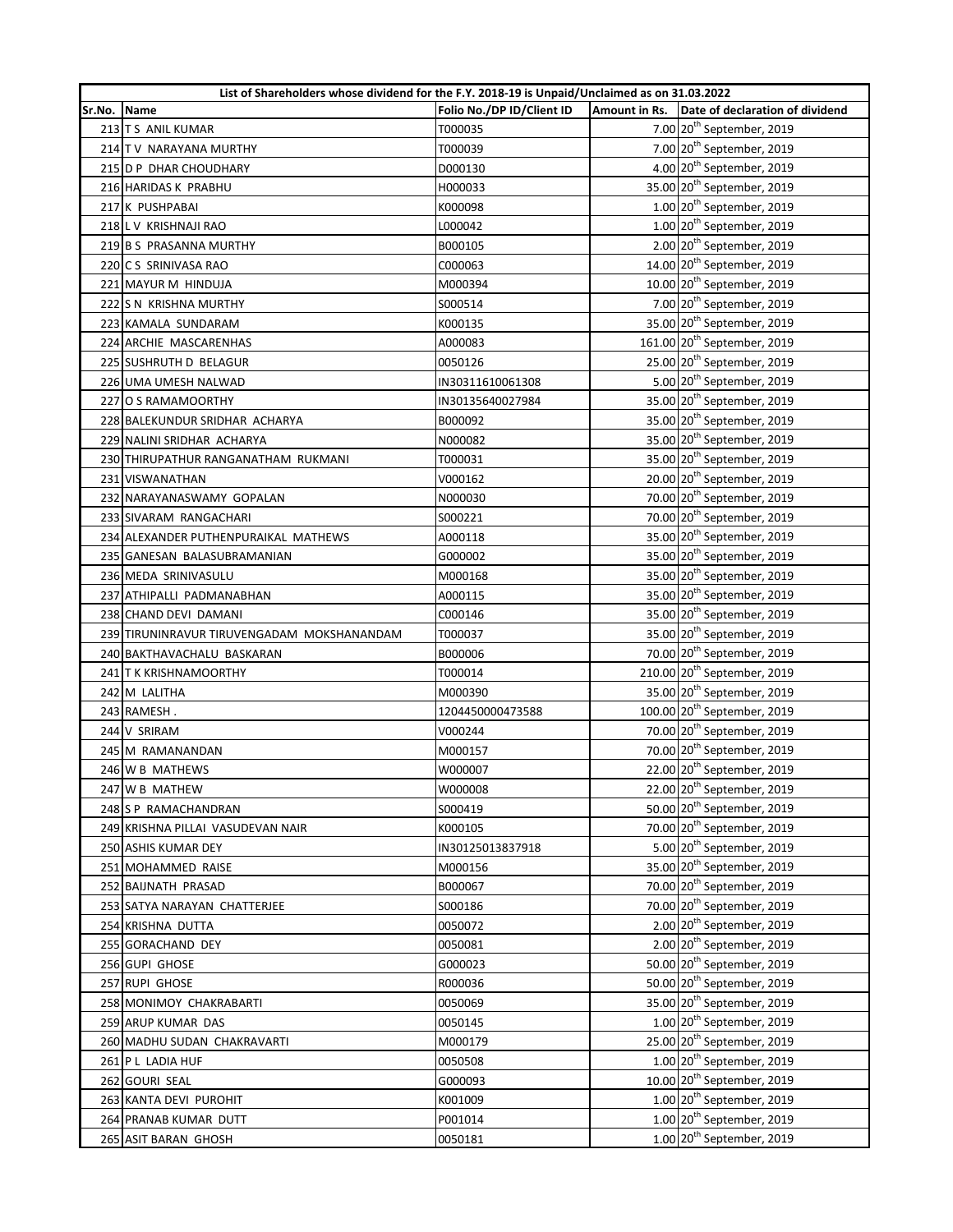|        |                       | List of Shareholders whose dividend for the F.Y. 2018-19 is Unpaid/Unclaimed as on 31.03.2022 |               |                                         |
|--------|-----------------------|-----------------------------------------------------------------------------------------------|---------------|-----------------------------------------|
| Sr.No. | Name                  | Folio No./DP ID/Client ID                                                                     | Amount in Rs. | Date of declaration of dividend         |
|        | 266 ASIT BARAN GHOSH  | 0050186                                                                                       |               | $1.00$ $20th$ September, 2019           |
|        | 267 ASIT BARAN GHOSH  | 0050187                                                                                       |               | $1.00$ $20th$ September, 2019           |
|        | 268 ASIT BARAN GHOSH  | 0050188                                                                                       |               | 1.00 20 <sup>th</sup> September, 2019   |
|        | 269 ASIT BARAN GHOSH  | 0050189                                                                                       |               | 1.00 20 <sup>th</sup> September, 2019   |
|        | 270 ASIT BARAN GHOSH  | 0050190                                                                                       |               | $1.00$ $20th$ September, 2019           |
|        | 271 ASIT BARAN GHOSH  | 0050191                                                                                       |               | $1.00$ $20th$ September, 2019           |
|        | 272 ASIT BARAN GHOSH  | 0050192                                                                                       |               | $1.00$ $20th$ September, 2019           |
|        | 273 ASIT BARAN GHOSH  | 0050193                                                                                       |               | $1.00$ $20th$ September, 2019           |
|        | 274 ASIT BARAN GHOSH  | 0050203                                                                                       |               | $1.00$ $20th$ September, 2019           |
|        | 275 ASIT BARAN GHOSH  | 0050204                                                                                       |               | $1.00$ $20th$ September, 2019           |
|        | 276 ASIT BARAN GHOSH  | 0050205                                                                                       |               | $1.00$ $20th$ September, 2019           |
|        | 277 ASIT BARAN GHOSH  | 0050272                                                                                       |               | 1.00 20 <sup>th</sup> September, 2019   |
|        | 278 ASIT BARAN GHOSH  | 0050273                                                                                       |               | $1.00$ $20th$ September, 2019           |
|        | 279 ASIT BARAN GHOSH  | 0050274                                                                                       |               | $1.00$ $20th$ September, 2019           |
|        | 280 ASIT BARAN GHOSH  | 0050275                                                                                       |               | $1.00$ $20th$ September, 2019           |
|        | 281 ASIT BARAN GHOSH  | 0050276                                                                                       |               | $1.00$ $20th$ September, 2019           |
|        | 282 ASIT BARAN GHOSH  | 0050277                                                                                       |               | $1.00$ $20th$ September, 2019           |
|        | 283 ASIT BARAN GHOSH  | 0050278                                                                                       |               | 1.00 20 <sup>th</sup> September, 2019   |
|        | 284 ASIT BARAN GHOSH  | 0050279                                                                                       |               | $1.00$ 20 <sup>th</sup> September, 2019 |
|        | 285 RIA GHOSH         | 0050419                                                                                       |               | $1.00$ $20th$ September, 2019           |
|        | 286 RIA GHOSH         | 0050420                                                                                       |               | $1.00$ $20th$ September, 2019           |
|        | 287 RIA GHOSH         | 0050421                                                                                       |               | $1.00$ $20th$ September, 2019           |
|        | 288 RIA GHOSH         | 0050422                                                                                       |               | $1.00$ $20th$ September, 2019           |
|        | 289 RIA GHOSH         | 0050423                                                                                       |               | $1.00$ $20th$ September, 2019           |
|        | 290 RIA GHOSH         | 0050424                                                                                       |               | $1.00$ $20th$ September, 2019           |
|        | 291 RIA GHOSH         | 0050425                                                                                       |               | $1.00$ $20th$ September, 2019           |
|        | 292 RIA GHOSH         | 0050427                                                                                       |               | $1.00$ $20th$ September, 2019           |
|        | 293 RIA GHOSH         | 0050428                                                                                       |               | 1.00 20 <sup>th</sup> September, 2019   |
|        | 294 RIA GHOSH         | 0050429                                                                                       |               | $1.00$ $20th$ September, 2019           |
|        | 295 RIA GHOSH         | 0050430                                                                                       |               | $1.00$ $20th$ September, 2019           |
|        | 296 RIA GHOSH         | 0050431                                                                                       |               | 1.00 20 <sup>th</sup> September, 2019   |
|        | 297 RIA GHOSH         | 0050432                                                                                       |               | $1.00$ $20th$ September, 2019           |
|        | 298 RIA GHOSH         | 0050433                                                                                       |               | $1.00$ $20th$ September, 2019           |
|        | 299 RIA GHOSH         | 0050434                                                                                       |               | $1.00$ $20th$ September, 2019           |
|        | 300 ASHIT BARAN GHOSH | 0050449                                                                                       |               | $1.00$ $20th$ September, 2019           |
|        | 301 ASHIT BARAN GHOSH | 0050450                                                                                       |               | 1.00 20 <sup>th</sup> September, 2019   |
|        | 302 ASHIT BARAN GHOSH | 0050451                                                                                       |               | 1.00 20 <sup>th</sup> September, 2019   |
|        | 303 ASHIT BARAN GHOSH | 0050461                                                                                       |               | $1.00$ $20th$ September, 2019           |
|        | 304 ASHIT BARAN GHOSH | 0050462                                                                                       |               | $1.00$ $20th$ September, 2019           |
|        | 305 ASHIT BARAN GHOSH | 0050463                                                                                       |               | $1.00$ $20th$ September, 2019           |
|        | 306 ASHIT BARAN GHOSH | 0050464                                                                                       |               | $1.00$ $20th$ September, 2019           |
|        | 307 ASHIT BARAN GHOSH | 0050485                                                                                       |               | $1.00$ $20th$ September, 2019           |
|        | 308 ASHIT BARAN GHOSH | 0050486                                                                                       |               | $1.00$ $20th$ September, 2019           |
|        | 309 ASHIT BARAN GHOSH | 0050487                                                                                       |               | 1.00 20 <sup>th</sup> September, 2019   |
|        | 310 ASHIT BARAN GHOSH | 0050488                                                                                       |               | $1.00$ $20th$ September, 2019           |
|        | 311 ASHIT BARAN GHOSH | 0050489                                                                                       |               | $1.00$ $20th$ September, 2019           |
|        | 312 ASHIT BARAN GHOSH | 0050490                                                                                       |               | 1.00 20 <sup>th</sup> September, 2019   |
|        | 313 ASHIT BARAN GHOSH | 0050581                                                                                       |               | $1.00$ $20th$ September, 2019           |
|        | 314 ASHIT BARAN GHOSH | 0050582                                                                                       |               | 1.00 20 <sup>th</sup> September, 2019   |
|        | 315 ASHIT BARAN GHOSH | 0050583                                                                                       |               | 1.00 20 <sup>th</sup> September, 2019   |
|        | 316 RIA GHOSH         | 0050585                                                                                       |               | $1.00$ $20th$ September, 2019           |
|        | 317 ASHIT BARAN GHOSH | 0050586                                                                                       |               | $1.00$ $20th$ September, 2019           |
|        | 318 RIA GHOSH         | 0050596                                                                                       |               | $1.00$ $20th$ September, 2019           |
|        |                       |                                                                                               |               |                                         |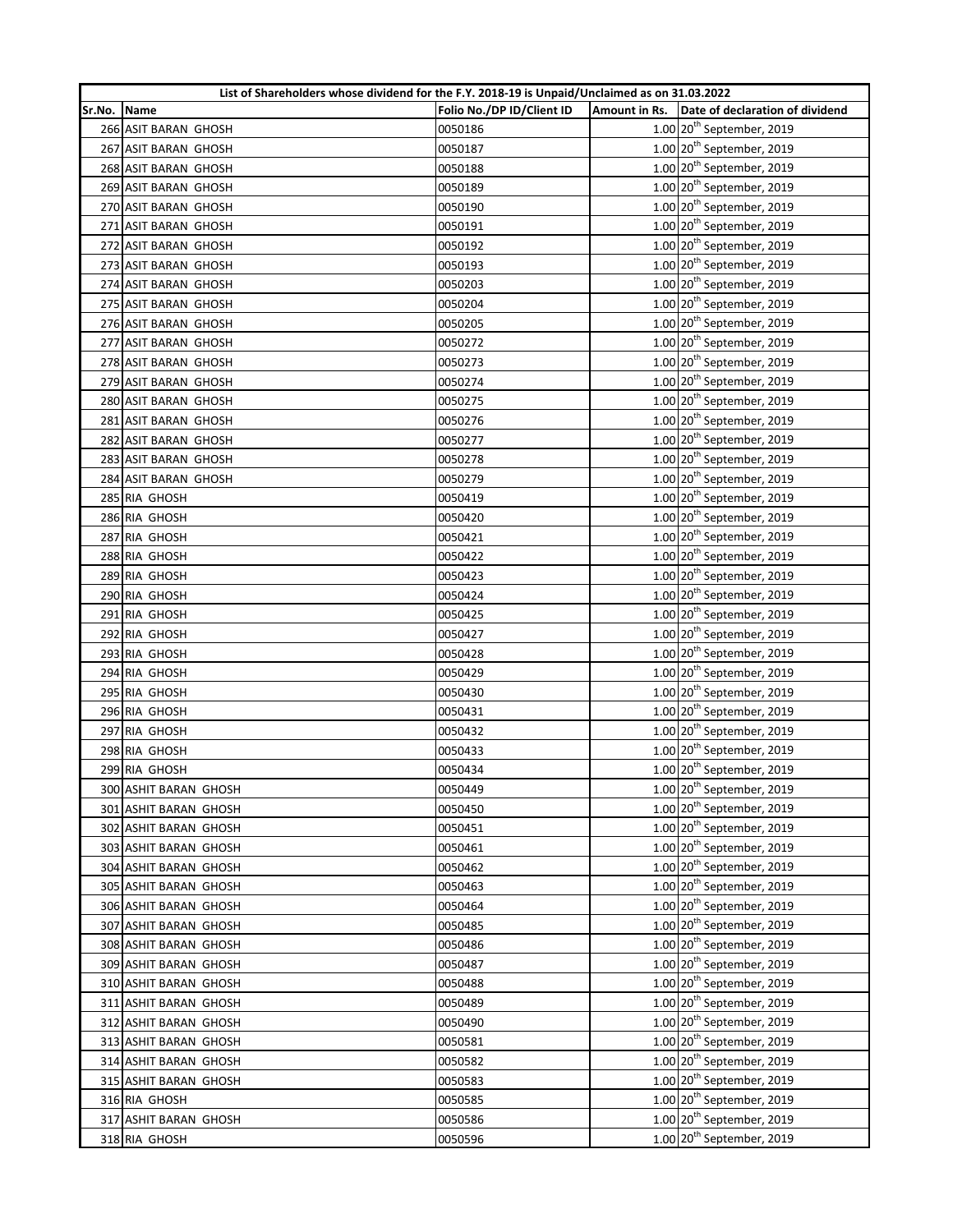|        | List of Shareholders whose dividend for the F.Y. 2018-19 is Unpaid/Unclaimed as on 31.03.2022 |                           |                                                 |
|--------|-----------------------------------------------------------------------------------------------|---------------------------|-------------------------------------------------|
| Sr.No. | Name                                                                                          | Folio No./DP ID/Client ID | Amount in Rs.   Date of declaration of dividend |
|        | 319 RIA GHOSH                                                                                 | 1250426                   | $1.00$ $20th$ September, 2019                   |
|        | 320 RAMAN SHANKAR CHOWDHURY                                                                   | R000122                   | 35.00 20 <sup>th</sup> September, 2019          |
|        | 321 TAPAN KUMAR SARKAR                                                                        | T000080                   | $1.00$ $20th$ September, 2019                   |
|        | 322 DOMINIC EDWIN DSOUZA                                                                      | D000027                   | 35.00 20 <sup>th</sup> September, 2019          |
|        | 323 DOMINIC EDWIN DSOUZA                                                                      | D000028                   | 35.00 20 <sup>th</sup> September, 2019          |
|        | 324 ASOKE CHANDRA BANERJEE                                                                    | A000024                   | 35.00 20 <sup>th</sup> September, 2019          |
|        | 325 BHARAT PRASAD GUPTA                                                                       | B000070                   | 35.00 20 <sup>th</sup> September, 2019          |
|        | 326 ARUN BHUSAN MUKHERJEE                                                                     | A000291                   | 15.00 20 <sup>th</sup> September, 2019          |
|        | 327 DIPA ROY                                                                                  | 0050757                   | 81.00 20 <sup>th</sup> September, 2019          |
|        | 328 DEBASISH ADAK                                                                             | IN30125010275936          | $1.00$ $20th$ September, 2019                   |
|        | 329 SRIKANTA SEN                                                                              | 0050065                   | 5.00 20 <sup>th</sup> September, 2019           |
|        | 330 ANIMA DAS                                                                                 | A000202                   | 35.00 20 <sup>th</sup> September, 2019          |
|        | 331 PRATAP NARAYAN KAPOOR                                                                     | P000165                   | 20.00 20 <sup>th</sup> September, 2019          |
|        | 332 KAUSTUBH JYOTI PAL                                                                        | 1203840000088913          | 2.00 20 <sup>th</sup> September, 2019           |
|        | 333 DILIP KUMAR SAHA                                                                          | 0050018                   | $1.00$ $20th$ September, 2019                   |
|        | 334 PUSKAR BASU                                                                               | P000011                   | 35.00 20 <sup>th</sup> September, 2019          |
|        | 335 PRABHAT KUMAR KUNDU                                                                       | P000073                   | 35.00 20 <sup>th</sup> September, 2019          |
|        | 336 SUPRAKASH TALUKDAR                                                                        | 0050743                   | 9.00 20 <sup>th</sup> September, 2019           |
|        | 337 AVRA GANGULY                                                                              | 0050538                   | 70.00 20 <sup>th</sup> September, 2019          |
|        | 338 RAJKUMAR SEN                                                                              | 0050078                   | $1.00$ $20th$ September, 2019                   |
|        | 339 RAJKUMAR SEN                                                                              | 0050103                   | $1.00$ $20th$ September, 2019                   |
|        | 340 RAJKUMAR SEN                                                                              | 0050120                   | $1.00$ $20th$ September, 2019                   |
|        | 341 MONISHA DANIEL                                                                            | M000305                   | 140.00 20 <sup>th</sup> September, 2019         |
|        | 342 SOVA PAL                                                                                  | S000751                   | 5.00 20 <sup>th</sup> September, 2019           |
|        | 343 SATYA NARAYAN PAL                                                                         | S000752                   | $1.00$ $20th$ September, 2019                   |
|        | 344 DEBASISH PAN                                                                              | 0050104                   | $1.00$ $20th$ September, 2019                   |
|        | 345 DEBASISH PAN                                                                              | 0050105                   | $1.00$ $20th$ September, 2019                   |
|        | 346 DEBASISH PAN                                                                              | 0050108                   | $1.00$ $20th$ September, 2019                   |
|        | 347 DEBASISH PAN                                                                              | 0050109                   | 1.00 20 <sup>th</sup> September, 2019           |
|        | 348 DEBASISH PAN                                                                              | 0050177                   | $1.00$ $20th$ September, 2019                   |
|        | 349 DEBASISH PAN                                                                              | 0050179                   | $1.00$ $20th$ September, 2019                   |
|        | 350 DEBASISH PAN                                                                              | 0050180                   | $1.00$ $20th$ September, 2019                   |
|        | 351 DEBASISH PAN                                                                              | 0050182                   | $1.00$ $20th$ September, 2019                   |
|        | 352 DEBASISH PAN                                                                              | 0050183                   | $1.00$ $20th$ September, 2019                   |
|        | 353 DEBASISH PAN                                                                              | 0050184                   | 1.00 20 <sup>th</sup> September, 2019           |
|        | 354 DEBASISH PAN                                                                              | 0050200                   | 1.00 20 <sup>th</sup> September, 2019           |
|        | 355 DEBASISH PAN                                                                              | 0050201                   | $1.00$ $20th$ September, 2019                   |
|        | 356 DEBASISH PAN                                                                              | 0050202                   | $1.00$ $20th$ September, 2019                   |
|        | 357 ALPANA CHAKRABORTTY                                                                       | 0050211                   | $1.00$ $20th$ September, 2019                   |
|        | 358 ALPANA CHAKRABORTTY                                                                       | 0050344                   | $1.00$ $20th$ September, 2019                   |
|        | 359 ALPANA CHAKRABORTTY                                                                       | 0050417                   | $1.00$ $20th$ September, 2019                   |
|        | 360 ALPANA CHAKRABORTTY                                                                       | 0050435                   | 1.00 20 <sup>th</sup> September, 2019           |
|        | 361 ALPANA CHAKRABORTTY                                                                       | 0050436                   | $1.00$ $20th$ September, 2019                   |
|        | 362 ALPANA CHAKRABORTTY                                                                       | 0050437                   | $1.00$ $20th$ September, 2019                   |
|        | 363 ALPANA CHAKRABORTY                                                                        | 0050439                   | $1.00$ 20 <sup>th</sup> September, 2019         |
|        | 364 ALPANA CHAKRABORTTY                                                                       | 0050440                   | $1.00$ $20th$ September, 2019                   |
|        | 365 ALPANA CHAKRABORTTY                                                                       | 0050441                   | 1.00 20 <sup>th</sup> September, 2019           |
|        | 366 ALPANA CHAKRABORTTY                                                                       | 0050442                   | $1.00$ $20th$ September, 2019                   |
|        | 367 ALPANA CHAKRABORTTY                                                                       | 0050443                   | $1.00$ $20th$ September, 2019                   |
|        | 368 ALPANA CHAKRABORTTY                                                                       | 0050445                   | $1.00$ $20th$ September, 2019                   |
|        | 369 ALPANA CHAKRABORTTY                                                                       | 0050446                   | $1.00$ $20th$ September, 2019                   |
|        | 370 ALPANA CHAKRABORTTY                                                                       | 0050447                   | $1.00$ $20th$ September, 2019                   |
|        | 371 ALPANA CHAKRABORTTY                                                                       | 0050474                   | $1.00$ $20th$ September, 2019                   |
|        |                                                                                               |                           |                                                 |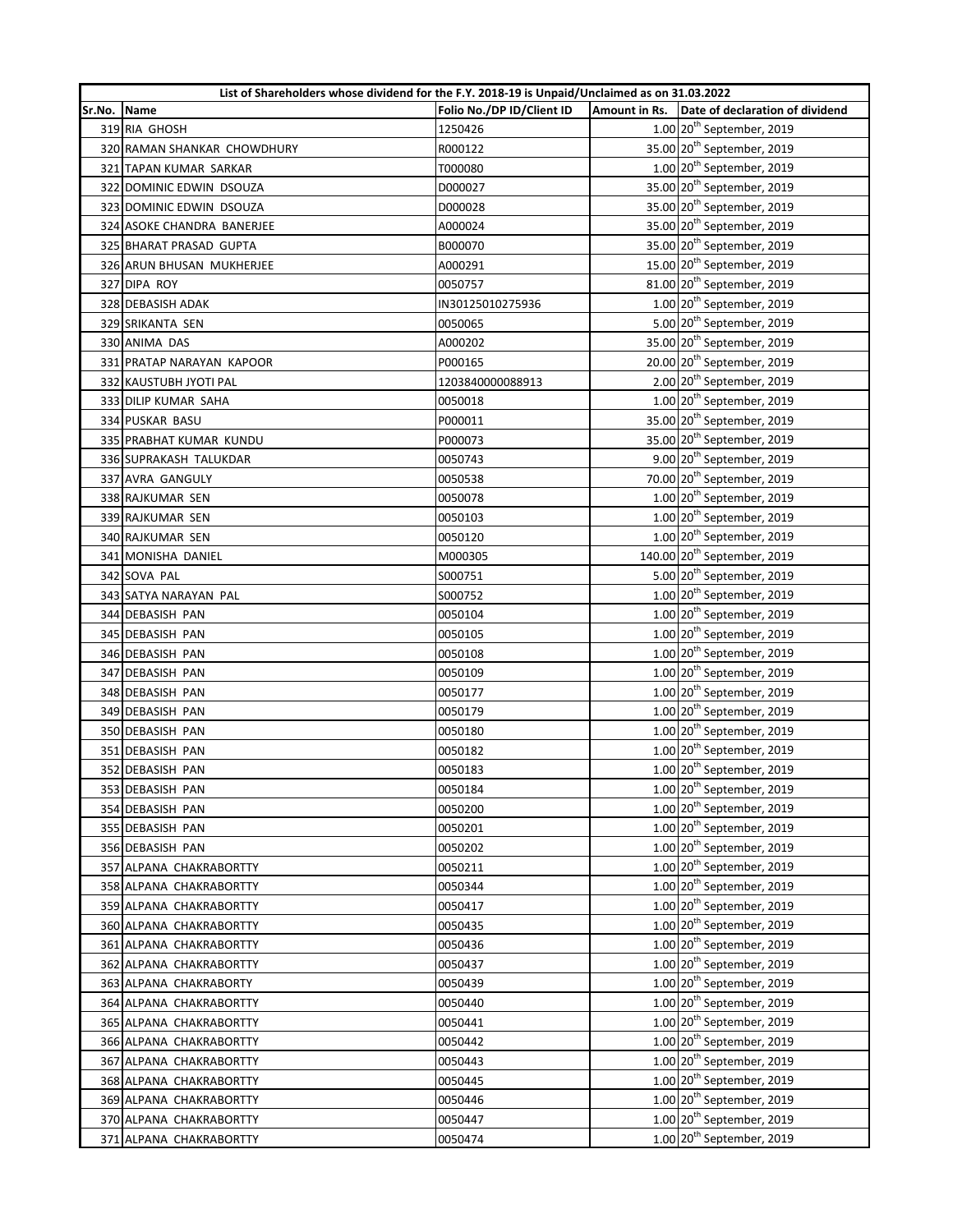|        | List of Shareholders whose dividend for the F.Y. 2018-19 is Unpaid/Unclaimed as on 31.03.2022 |                           |               |                                         |  |
|--------|-----------------------------------------------------------------------------------------------|---------------------------|---------------|-----------------------------------------|--|
| Sr.No. | Name                                                                                          | Folio No./DP ID/Client ID | Amount in Rs. | Date of declaration of dividend         |  |
|        | 372 ALPANA CHAKRABORTTY                                                                       | 0050484                   |               | $1.00$ $20th$ September, 2019           |  |
|        | 373 BISWANATH GHOSH                                                                           | 0050571                   |               | $1.00$ $20th$ September, 2019           |  |
|        | 374 BISWANATH GHOSH                                                                           | 0050572                   |               | $1.00$ $20th$ September, 2019           |  |
|        | 375 BISWANATH GHOSH                                                                           | 0050573                   |               | $1.00$ $20th$ September, 2019           |  |
|        | 376 BISWANATH GHOSH                                                                           | 0050574                   |               | 1.00 20 <sup>th</sup> September, 2019   |  |
|        | 377 BISWANATH GHOSH                                                                           | 0050575                   |               | $1.00$ $20th$ September, 2019           |  |
|        | 378 BISWANATH GHOSH                                                                           | 0050577                   |               | $1.00$ $20th$ September, 2019           |  |
|        | 379 BISWANATH GHOSH                                                                           | 0050578                   |               | $1.00$ $20th$ September, 2019           |  |
|        | 380 BISWANATH GHOSH                                                                           | 0050579                   |               | $1.00$ $20th$ September, 2019           |  |
|        | 381 BISWANATH GHOSH                                                                           | 0050580                   |               | 1.00 20 <sup>th</sup> September, 2019   |  |
|        | 382 DEBASHISH PAN                                                                             | D001014                   |               | $1.00$ $20th$ September, 2019           |  |
|        | 383 SOUMEN GHOSH                                                                              | S000766                   |               | $1.00$ $20th$ September, 2019           |  |
|        | 384 BHUP NARAYAN PRASAD                                                                       | B000061                   |               | 70.00 20 <sup>th</sup> September, 2019  |  |
|        | 385 ZIAUL HAQUE ANSARI                                                                        | IN30032710402537          |               | $1.00$ $20th$ September, 2019           |  |
|        | 386 SOUDAMINI DHAL                                                                            | IN30220110768323          |               | 2.00 20 <sup>th</sup> September, 2019   |  |
|        | 387 INDAR CHAND KARNAWAT                                                                      | 1201910300050146          |               | $1.00$ $20th$ September, 2019           |  |
|        | 388 RUPA RAY                                                                                  | 1201910300149129          |               | $1.00$ 20 <sup>th</sup> September, 2019 |  |
|        | 389 ASISH KUMAR MUKHERJEE                                                                     | 1202420000067528          |               | $1.00$ $20th$ September, 2019           |  |
|        | 390 MALAV ATULBHAI KAPADIA                                                                    | 1202890000599793          |               | 5.00 20 <sup>th</sup> September, 2019   |  |
|        | 391 SUNITA KANSAL                                                                             | 1202920000113469          |               | 5.00 20 <sup>th</sup> September, 2019   |  |
|        | 392 TUHIN SUBHRA DEY                                                                          | 1203000000022922          |               | 2.00 20 <sup>th</sup> September, 2019   |  |
|        | 393 PRABHAT KUMAR CHAUDHURI                                                                   | 1203840000071137          |               | $1.00$ $20th$ September, 2019           |  |
|        | 394 GOBINDA CHANDRA LAHA                                                                      | 1203840000423882          |               | $1.00$ $20th$ September, 2019           |  |
|        | 395 GULSHAN BIBI                                                                              | 1204630000081921          |               | $1.00$ $20th$ September, 2019           |  |
|        | 396 PRADEEP PATEL                                                                             | 1208160008503400          |               | $6.00$ 20 <sup>th</sup> September, 2019 |  |
|        | 397 KASHI NATH MANNA                                                                          | IN30021412538878          |               | $1.00$ $20th$ September, 2019           |  |
|        | 398 SUBRATA DAS                                                                               | IN30026310101534          |               | $1.00$ $20th$ September, 2019           |  |
|        | 399 SUKANTA CHATTERJEE                                                                        | IN30026310105538          |               | $1.00$ $20th$ September, 2019           |  |
|        | 400 NILIMA SAHA                                                                               | IN30032710290534          |               | 1.00 20 <sup>th</sup> September, 2019   |  |
|        | 401 MANORANJAN SAHA                                                                           | IN30032710432766          |               | $1.00$ $20th$ September, 2019           |  |
|        | 402 RUPESH DINESH SHAH                                                                        | IN30036020745983          |               | 20.00 20 <sup>th</sup> September, 2019  |  |
|        | 403 BHABANI PROSAD BHATTACHARJEE                                                              | IN30036021453242          |               | 5.00 20 <sup>th</sup> September, 2019   |  |
|        | 404 KANWAL KUMAR KAPOOR                                                                       | IN30046810006940          |               | 10.00 20 <sup>th</sup> September, 2019  |  |
|        | 405 DEBJANI BASU                                                                              | IN30048412742669          |               | $1.00$ $20th$ September, 2019           |  |
|        | 406 KASHISH S RANGWANI                                                                        | IN30051312420265          |               | 35.00 20 <sup>th</sup> September, 2019  |  |
|        | 407 DEVDUTTA GANGAWANWALE                                                                     | IN30059710121900          |               | $1.00$ $20th$ September, 2019           |  |
|        | 408 JAGDISH PRASAD CHOUDHARY                                                                  | IN30069310106510          |               | $1.00$ $20th$ September, 2019           |  |
|        | 409 MADHUKAR KHETAN                                                                           | IN30077310066923          |               | $1.00$ $20th$ September, 2019           |  |
|        | 410 TAPAN KUMAR DAS                                                                           | IN30077310104592          |               | $1.00$ $20th$ September, 2019           |  |
|        | 411 SUBHRA PATRA                                                                              | IN30077310307025          |               | $1.00$ 20 <sup>th</sup> September, 2019 |  |
|        | 412 RAMESH ROSHAN BORANA                                                                      | IN30089610266603          |               | $2.00$ $20th$ September, 2019           |  |
|        | 413 MD. ASLAM                                                                                 | IN30096610036313          |               | $1.00$ $20th$ September, 2019           |  |
|        | 414 AJAY HARITWAL                                                                             | IN30105510349665          |               | $1.00$ $20th$ September, 2019           |  |
|        | 415 RAJAT GUPTA                                                                               | IN30114311338753          |               | 5.00 20 <sup>th</sup> September, 2019   |  |
|        |                                                                                               |                           |               | 100.00 20 <sup>th</sup> September, 2019 |  |
|        | 416 VISHAL AMRATLAL SHAH<br>417 AMIT GUPTA                                                    | IN30132110263585          |               | $1.00$ $20th$ September, 2019           |  |
|        |                                                                                               | IN30154917813845          |               | 254.00 20 <sup>th</sup> September, 2019 |  |
|        | 418 ALAVANDAR K                                                                               | IN30163740388762          |               |                                         |  |
|        | 419 ANKIT HANDA                                                                               | IN30177412008394          |               | 40.00 20 <sup>th</sup> September, 2019  |  |
|        | 420 DEEPAKS                                                                                   | IN30214811019522          |               | $1.00$ $20th$ September, 2019           |  |
|        | 421 PREETESH GAUTAM                                                                           | IN30216410171677          |               | $1.00$ $20th$ September, 2019           |  |
|        | 422 SIVASANKARAN                                                                              | IN30220110546753          |               | $1.00$ $20th$ September, 2019           |  |
|        | 423 JYOTI KANA SANTRA                                                                         | IN30297810145125          |               | 2.00 20 <sup>th</sup> September, 2019   |  |
|        | 424 SHARATH CHANDRA PATEL                                                                     | S000054                   |               | 14.00 20 <sup>th</sup> September, 2019  |  |